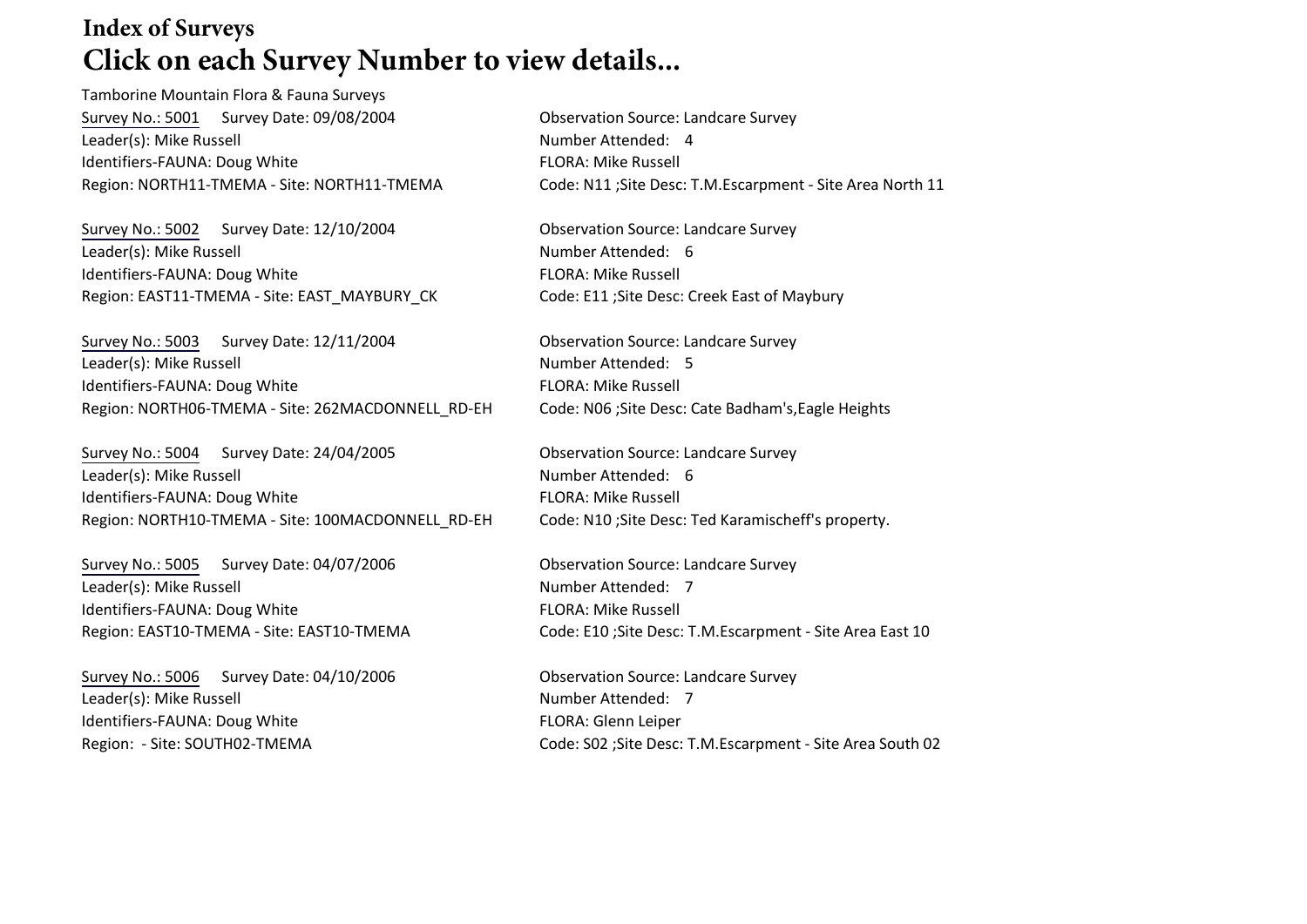Tamborine Mountain Flora & Fauna Surveys [Survey No.: 5007](http://www.tamborinemtnlandcare.org.au/downloads/biodat/SURV5007.pdf) Survey Date: 15/12/2005 Qbservation Source: Landcare Survey Leader(s): Mike Russell Number Attended: 2 Identifiers-FAUNA: Elizabeth Russell FLORA: Mike Russell Region: TM-PLATEAU NTH TAMBORINE - Site: DICKSON\_PARK-NT Code: PNT ;Site Desc: BSC Dickson Park; North Tamborine

[Survey No.: 5008](http://www.tamborinemtnlandcare.org.au/downloads/biodat/SURV5008.pdf) Survey Date: 01/08/2007 Observation Source: Landcare Survey Leader(s): Mike Russell Number Attended: 10 Identifiers-FAUNA: Doug White FLORA: Janet Hauser

[Survey No.: 5009](http://www.tamborinemtnlandcare.org.au/downloads/biodat/SURV5009.pdf) Survey Date: 01/12/2003 Observation Source: Specialist Report Leader(s): Mark Gahan Number Attended: 1 Identifiers-FAUNA: N/A FLORA: Mark Gahan

[Survey No.: 5010](http://www.tamborinemtnlandcare.org.au/downloads/biodat/SURV5010.pdf) Survey Date: 23/10/2007 Observation Source: Landcare Survey Leader(s): Mike Russell Number Attended: 7 Identifiers-FAUNA: Doug White FLORA: Janet Hauser

[Survey No.: 5011](http://www.tamborinemtnlandcare.org.au/downloads/biodat/SURV5011.pdf) Survey Date: 08/04/2008 Observation Source: Landcare Survey Leader(s): Mike Russell Number Attended: 6 Identifiers-FAUNA: Doug White FLORA: Glenn Leiper

[Survey No.: 5012](http://www.tamborinemtnlandcare.org.au/downloads/biodat/SURV5012.pdf) Survey Date: 17/05/2008 Observation Source: Specialist Report Leader(s): Bill McDonald Number Attended: 5 Identifiers-FAUNA: TFNC members FLORA: Bill McDonald

Region: NORTH08-TMEMA - Site: NORTH08-TMEMA Code: N08 ;Site Desc: T.M.Escarpment - Site Area North 08

Region: EAST04-TMEMA - Site: TALLARINGA\_ESCARPT Code: E04 ;Site Desc: Escarpment Areas; Tallaringa-Hartley Rd

Region: - Site: TALLARINGA\_ESCARPT (Code: E04 ;Site Desc: Escarpment Areas; Tallaringa-Hartley Rd

Region: - Site: 262BEACON\_RD-NT Code: N11 ;Site Desc: Inglis' @ Westdown;North Tamborine

Region: - Site: PALM\_GROVE-TNP Code: E04 ;Site Desc: Palm Grove Section TNP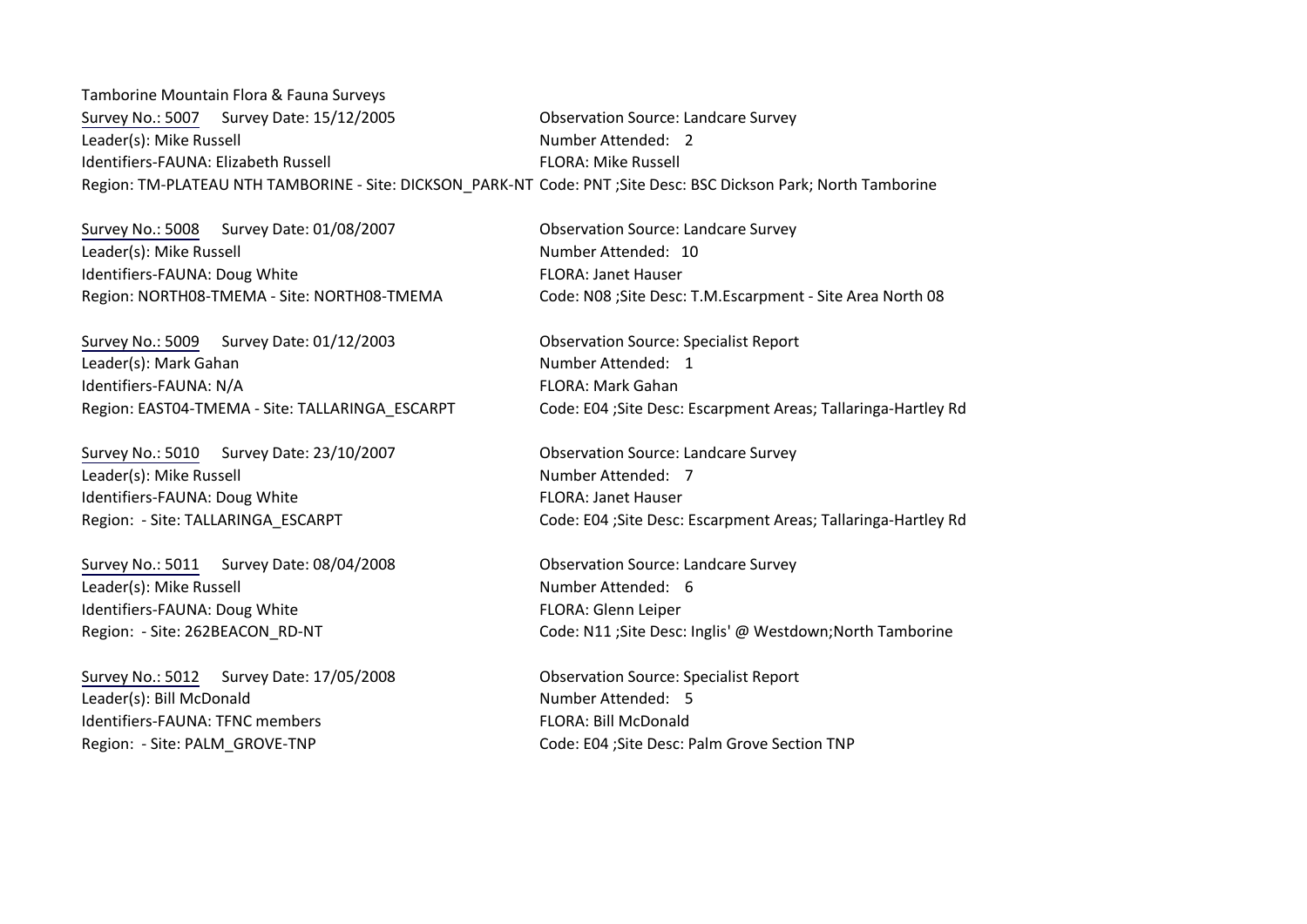Tamborine Mountain Flora & Fauna Surveys [Survey No.: 5013](http://www.tamborinemtnlandcare.org.au/downloads/biodat/Surv5013.pdf) Survey Date: 18/05/2008 Observation Source: Specialist Report Leader(s): Elizabeth & Mike Russell Number Attended: 3 Identifiers-FAUNA: TFNC members FLORA: Bill McDonald

[Survey No.: 5014](http://www.tamborinemtnlandcare.org.au/downloads/biodat/SURV5014.pdf) Survey Date: 15/06/2008 Observation Source: Landcare Survey Leader(s): Paul Lyons Number Attended: 5 Identifiers-FAUNA: Mike Russell FLORA: Mike Russell

[Survey No.: 5015](http://www.tamborinemtnlandcare.org.au/downloads/biodat/SURV5015.pdf) Survey Date: 19/08/2008 Observation Source: Landcare Survey Leader(s): Mike Russell Number Attended: 3 Identifiers-FAUNA: Doug White FLORA: Janet Hauser

[Survey No.: 5016](http://www.tamborinemtnlandcare.org.au/downloads/biodat/SURV5016.pdf) Survey Date: 19/08/2008 Observation Source: Landcare Survey Leader(s): Elizabeth Russell Number Attended: 3 Identifiers-FAUNA: Julie Lake FLORA: Janet Hauser

[Survey No.: 5017](http://www.tamborinemtnlandcare.org.au/downloads/biodat/SURV5017.pdf) Survey Date: 23/05/2009 Observation Source: Landcare Survey Leader(s): Mike Russell Number Attended: 11 Identifiers-FAUNA: Doug White FLORA: Glenn Leiper

[Survey No.: 5018](http://www.tamborinemtnlandcare.org.au/downloads/biodat/SURV5018.pdf) Survey Date: 11/06/2009 Observation Source: Landcare Survey Leader(s): Wil Buch Number Attended: 3 Identifiers-FAUNA: Elizabeth Russell FLORA: Mike Russell

Region: WEST02-TMEMA - Site: WITCHES\_FALLS-TNP Code: W02 ;Site Desc: Witches Falls Section TNP(was TME-WEST02

Region: - Site: JOALAH-TNP Code: JLH ;Site Desc: Site Area Joalah Section; Tamborine N.P.

Region: - Site: BOTANIC\_GARDENS-EH Code: PEH ;Site Desc: Eagle Heights; Tamborine Mountain

Region: - Site: BOTANIC\_GARDENS-EH Code: PEH ;Site Desc: Eagle Heights; Tamborine Mountain

Region: - Site: NORTH10-TMEMA Code: N10 ;Site Desc: T.M.Escarpment - Site Area North 10

Region: NORTH05-TMEMA - Site: NORTH05-TMEMA Code: N05 ;Site Desc: T.M.Escarpment - Site Area North 05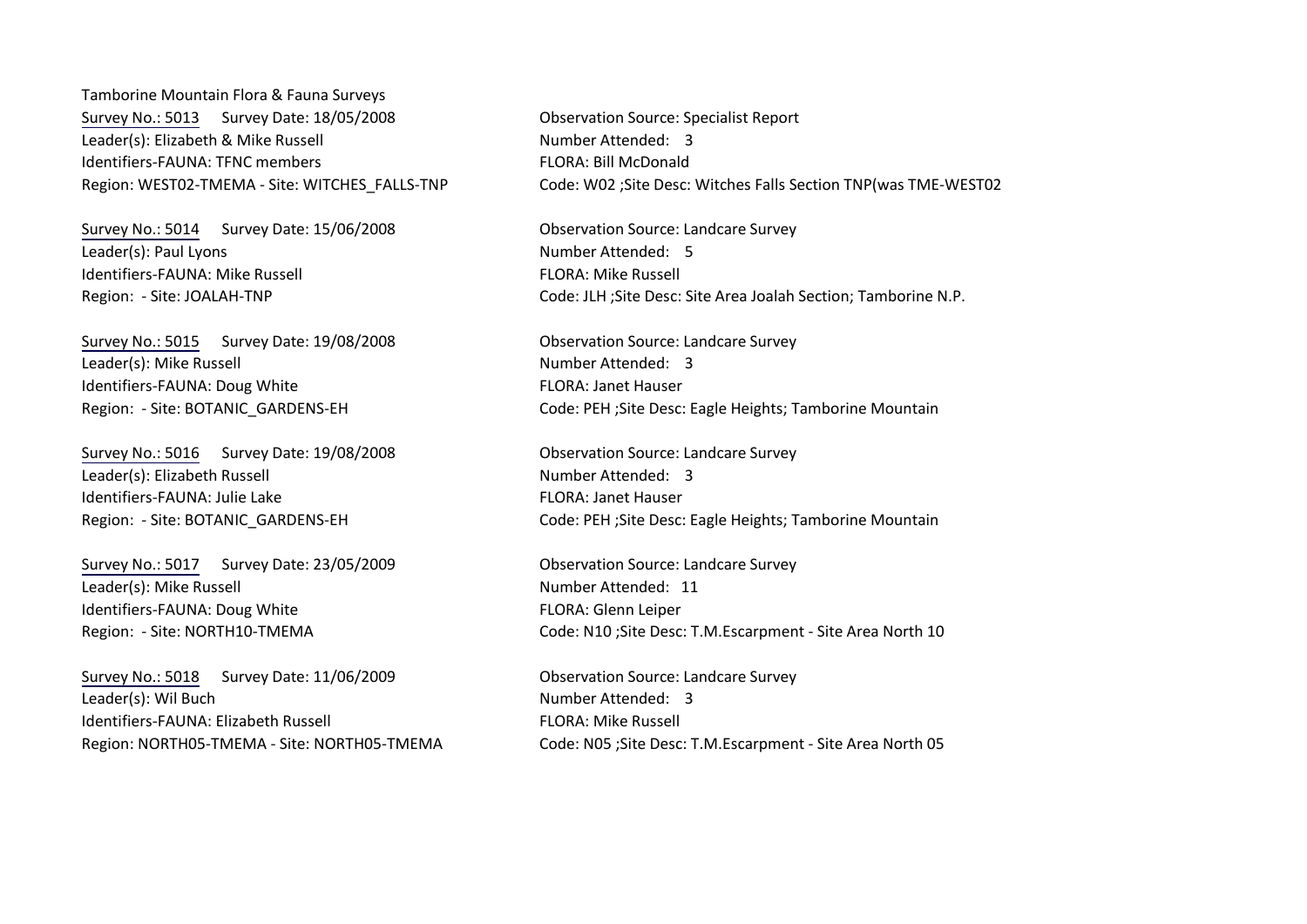Tamborine Mountain Flora & Fauna Surveys [Survey No.: 5019](http://www.tamborinemtnlandcare.org.au/downloads/biodat/SURV5019.pdf) Survey Date: 11/06/2009 Observation Source: Landcare Survey Leader(s): Wil Buch Number Attended: 3 Identifiers-FAUNA: Elizabeth Russell FLORA: Mike russell

[Survey No.: 5020](http://www.tamborinemtnlandcare.org.au/downloads/biodat/SURV5020.pdf) Survey Date: 15/04/2010 Observation Source: Landcare Survey Leader(s): Mike Russell Number Attended: 6 Identifiers-FAUNA: Doug White FLORA: Glenn Leiper

[Survey No.: 5021](http://www.tamborinemtnlandcare.org.au/downloads/biodat/SURV5021.pdf) Survey Date: 10/07/2010 Observation Source: Landcare Survey Leader(s): Mike Russell Number Attended: 5 Identifiers-FAUNA: Doug White FLORA: Janet Hauser

[Survey No.: 5022](http://www.tamborinemtnlandcare.org.au/downloads/biodat/SURV5022.pdf) Survey Date: 14/03/2011 Observation Source: Landcare Survey Leader(s): Mike Russell Number Attended: 8 Identifiers-FAUNA: Doug White FLORA: Glenn Leiper

[Survey No.: 5023](http://www.tamborinemtnlandcare.org.au/downloads/biodat/SURV5023.pdf) Survey Date: 09/04/2011 Observation Source: Landcare Survey Leader(s): Mike Russell Number Attended: 4 Identifiers-FAUNA: Elizabeth Russell FLORA: Janet Hauser

[Survey No.: 5024](http://www.tamborinemtnlandcare.org.au/downloads/biodat/SURV5024.pdf) Survey Date: 09/04/2011 Observation Source: Landcare Survey Leader(s): Mike Russell Number Attended: 4 Identifiers-FAUNA: N/A FLORA: Janet Hauser

Region: NORTH05-TMEMA - Site: NORTH05-TMEMA Code: N05 ;Site Desc: T.M.Escarpment - Site Area North 05

Region: - Site: MILLET\_PK Code: E04 ;Site Desc: Adjacent to SRRC Millet Pk.

Region: - Site: TERRY DAY'S Code: E05 ; Site Desc: Terry Day's property below St. Bernhard

Region: - Site: OLD MILL SITE **Code: PEH ;Site Desc: Old Mill Site adjacent to Joalah NP.** 

Region: - Site: CONTOUR RD. Code: PEH ; Site Desc: Contour Road Regen.- mature section.

Region: - Site: CONTOUR II Code: PEH ;Site Desc: S easement from Contour Rd to Kinabalu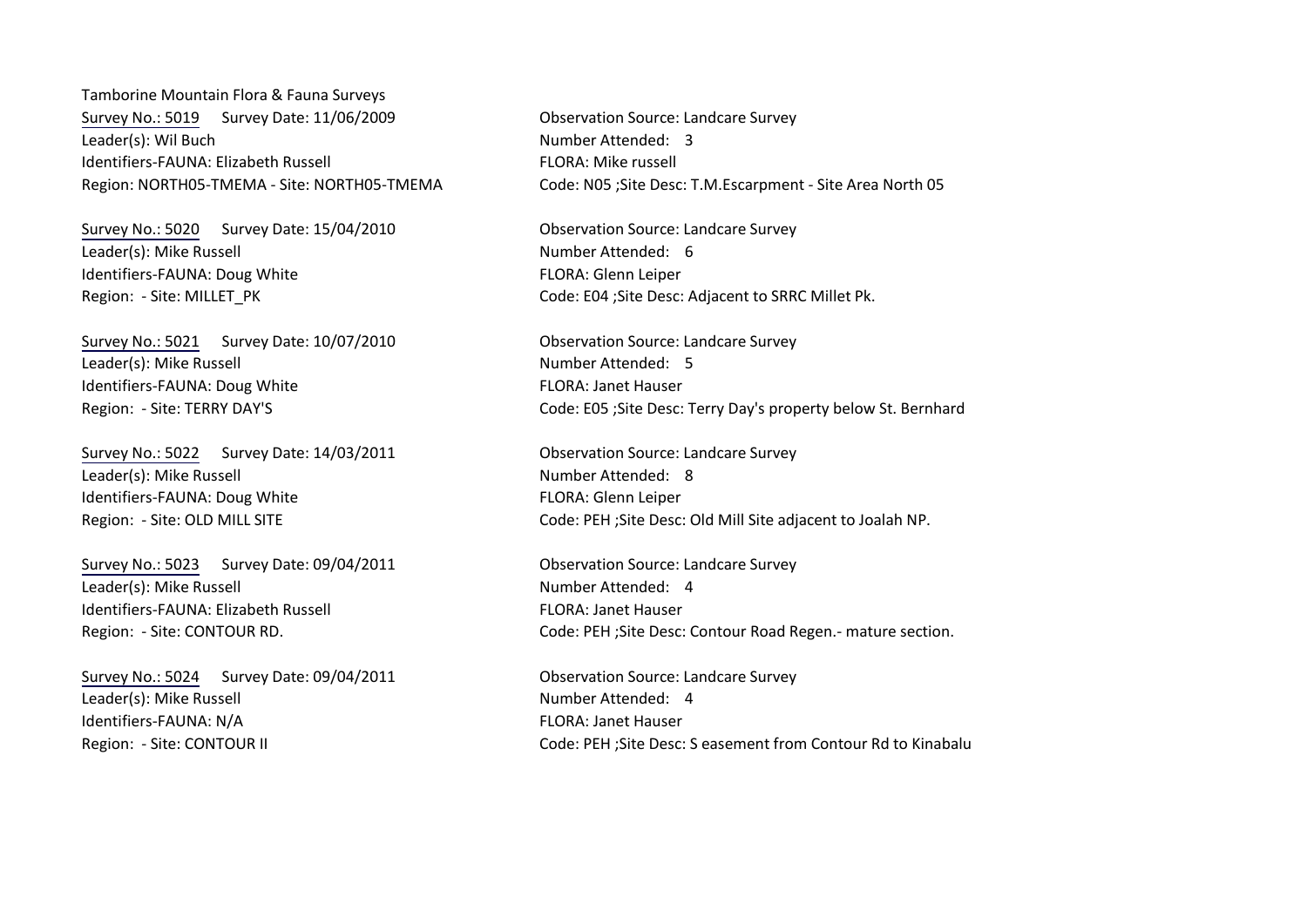Tamborine Mountain Flora & Fauna Surveys [Survey No.: 5025](http://www.tamborinemtnlandcare.org.au/downloads/biodat/SURV5025.pdf) Survey Date: 04/11/2011 Qbservation Source: Landcare Survey Leader(s): Mike Russell **Number Attended: 5** Identifiers-FAUNA: Doug White FLORA: Janet Hauser Region: - Site: EAST02-TMEMA Code: E02 ;Site Desc: T.M.Escarpment - Site Area East 02

[Survey No.: 5026](http://www.tamborinemtnlandcare.org.au/downloads/biodat/SURV5026.pdf) Survey Date: 14/04/2014 Observation Source: Landcare Survey Leader(s): Mike Russell Number Attended: 17 Identifiers-FAUNA: Doug White FLORA: Glenn Leiper Region: TM-PLATEAU EAGLE HEIGHTS - Site: CONTOUR RD. RESER' Code: PEH ;Site Desc: Reserve on Contour Rd Eagle Heights

[Survey No.: 5027](http://www.tamborinemtnlandcare.org.au/downloads/biodat/SURV5027.pdf) Survey Date: 14/04/2014 Observation Source: Landcare Survey Leader(s): Mike Russell Number Attended: 12 Identifiers-FAUNA: Elizabeth Russell FLORA: Glenn Leiper Region: TM-PLATEAU EAGLE HEIGHTS - Site: KINABALU PROSPECT Code: PEH ;Site Desc:

| Survey No.: 5028 Survey Date: 06/09/2014             | <b>Observation Source: Landcare Survey</b>                      |
|------------------------------------------------------|-----------------------------------------------------------------|
| Leader(s): Glenn Leiper                              | Number Attended: 9                                              |
| Identifiers-FAUNA: ELizabeth Russell                 | <b>FLORA: Mike Russell</b>                                      |
| Region: TM-PLATEAU EAGLE HEIGHTS - Site: ARECA GULLY | Code: PEH ; Site Desc: SRRC land from Contour Rd.to Kinabalu Dr |

|                                                                                | Survey No.: 5029 Survey Date: 03/06/2005 | <b>Observation Source: Landcare Survey</b> |
|--------------------------------------------------------------------------------|------------------------------------------|--------------------------------------------|
| Leader(s): Mike Russell                                                        |                                          | Number Attended: 6                         |
| Identifiers-FAUNA: Elizabeth Russell                                           |                                          | <b>FLORA: Mike Russell</b>                 |
| Region: TM-PLATEAU MT TAMBORINE - Site: SHOWGROUNDS STL Code: PMT ; Site Desc: |                                          |                                            |

| Survey No.: 5030 Survey Date: 19/11/2014        | <b>Observation Source: Landcare Survey</b>                      |
|-------------------------------------------------|-----------------------------------------------------------------|
| Leader(s): Glenn Leiper                         | Number Attended: 5                                              |
| Identifiers-FAUNA: Elizabeth Russell            | <b>FLORA: Glenn Leiper</b>                                      |
| Region: NORTH11-TMEMA - Site: SANDY CREEK SCRUB | Code: N11 ; Site Desc: Vine scrub junction of Sandy & DicksonCk |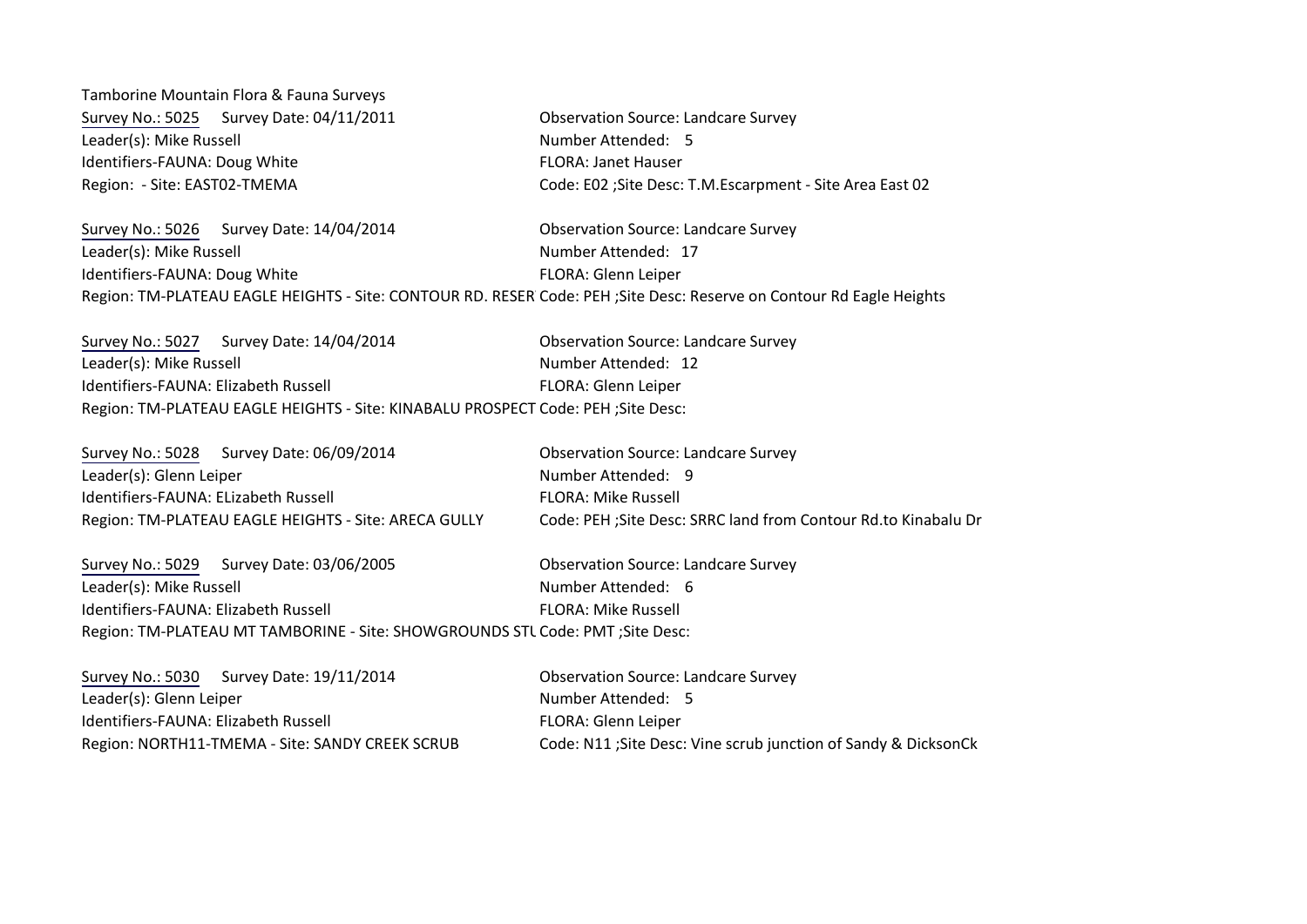Tamborine Mountain Flora & Fauna Surveys [Survey No.: 5031](http://www.tamborinemtnlandcare.org.au/downloads/biodat/SURV5031.pdf) Survey Date: 30/10/2015 Leader(s): Mike Russell Identifiers-FAUNA: Elizabeth Russell Region: EAST01-TMEMA - Site: DEERBROOK BREAK

[Survey No.: 5032](http://www.tamborinemtnlandcare.org.au/downloads/biodat/SURV5032.pdf) Survey Date: 17/12/2015 Leader(s): Bill McDonald Identifiers-FAUNA: Elizabeth Russell Region: EAST02-TMEMA - Site: HEATH'S,WONGAWALL.DR

[Survey No.: 5033](http://www.tamborinemtnlandcare.org.au/downloads/biodat/SURV5033.pdf) Survey Date: 17/12/2015 Leader(s): Bill McDonald Identifiers-FAUNA: Elizabeth Russell Region: EAST02-TMEMA - Site: BACK CK, WONGAW. RD

[Survey No: 5034](http://www.tamborinemtnlandcare.org.au/downloads/biodat/SURV5034.pdf) Survey Date: 23/07/2018 Leader(s): Elizabeth Russell Survey Name: TM North Forest Reserve Site Description: Top SE corner of Corbould section of the NP

[Survey No: 5035](http://www.tamborinemtnlandcare.org.au/downloads/biodat/SURV5035.pdf) Survey Date: 17/06/2019 Leader(s): Glenn Leiper Site Description: A 43ha, L shaped, private property between Tamborine NP (Cedar Ck section) and Thunderbird Park

[Survey No: 5036](http://www.tamborinemtnlandcare.org.au/downloads/biodat/SURV5036.pdf) Survey Date: 19/6/20 & 25/9/20 Leader(s): J Roland

Site Description: A 2ha private property on a basalt crown covered with original tall open forest and rainforest understorey.

Survey No:5037 Date18/10/2021 Leader(s): Judy Roland Site Description: A shallow gulley on Tertiary basalt (Eagle Heights member) and rainforested but with a few tall open forest eucalypts & relatives.

Observation Source: Landcare Survey Number Attended: 15 FLORA: Glenn Leiper Code: N06 ;Site Desc:

Observation Source: Landcare Survey Number Attended: 8 FLORA: Glenn Leiper Code: E02 ;Site Desc: S facing slope on private property.

Observation Source: Landcare Survey Number Attended: 8 FLORA: Glenn Leiper Code: E02 ;Site Desc: Gallery forest around Back Ck droppinSE

Observation Source: Landcare Survey Number Attended: 9 FLORA: Glenn Leiper Plot Centre- Lat: -27.900 Long: 153.177 Alt(m): 250

Observation Source: Landcare Survey Number Attended: 8 FLORA: Glenn Leiper, Bill McDonald Plot Centre- Lat: -27.899 Long: 153.182 Alt(m): 250 – 300

Observation Source: Landcare Survey Number Attended: 7 FLORA: Glenn Leiper, Bill McDonald Plot Centre- Lat: -27.911 Long: 153.201 Alt(m): 480

Observation Source: Landcare Survey Number Attended: 7 Observation Expert(s): Bill McDonald Plot Centre- Lat: -27.9700 Long: 153.1850 Alt(m): 500